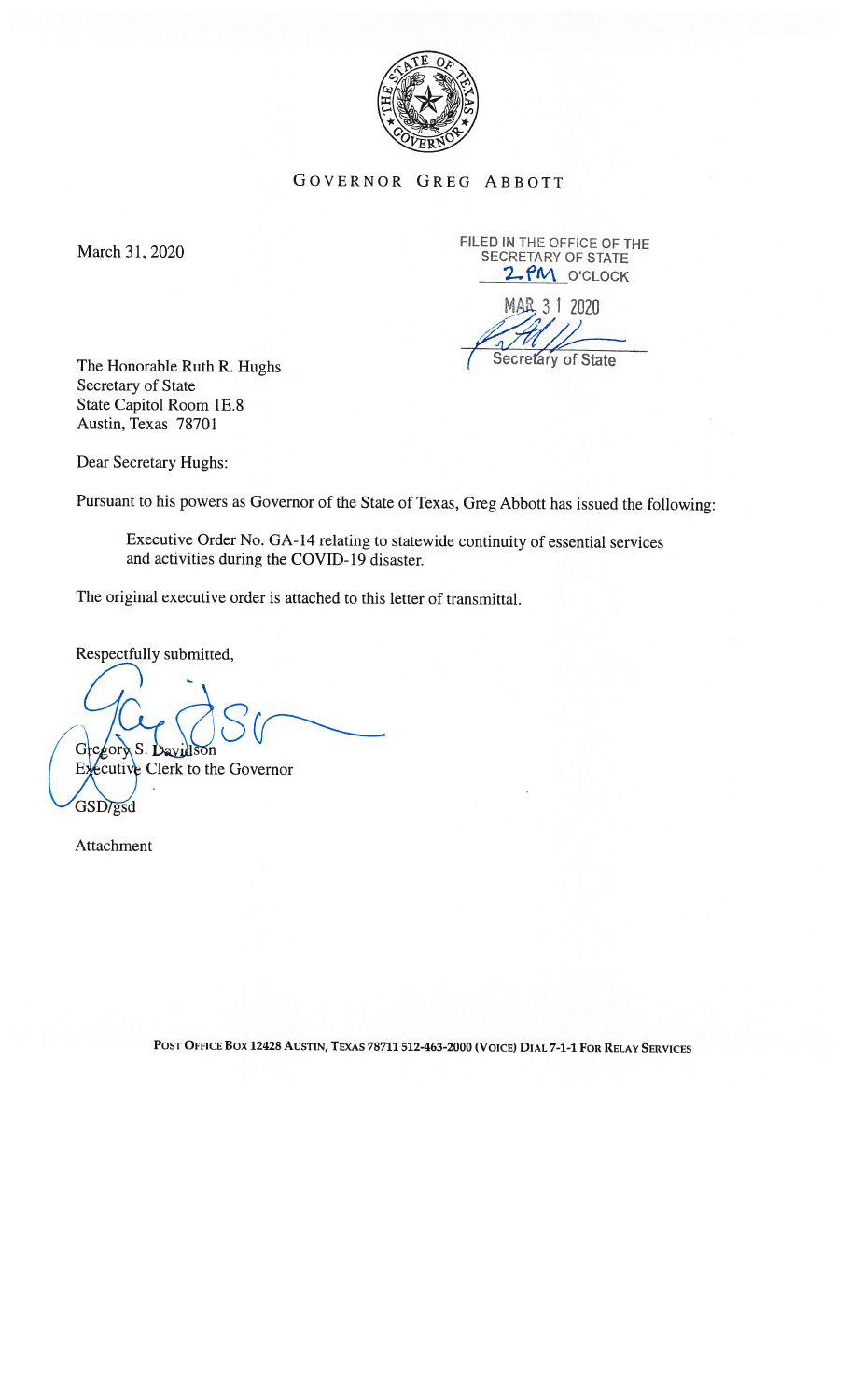xrcufhir Irbir

## BY THE GOVERNOR OF THE STATE OF TEXAS

Executive Department Austin, Texas March 31, 2020

## EXECUTIVE ORDER GA14

Relating to statewide continuity of essential services and activities during the COVID-19 disaster.

WHEREAS, I, Greg Abbott, Governor of Texas, issued a disaster proclamation on March 13, 2020, certifying under Section 418.0 14 of the Texas Government Code that the novel coronavirus (COVID- 19) poses an imminent threat of disaster for all counties in the State of Texas; and

WHEREAS, the Commissioner of the Texas Department of State Health Services (DSHS), Dr. John Hellerstedt, has determined that COVID-19 represents a public health disaster within the meaning of Chapter 81 of the Texas Health and Safety Code; and

WHEREAS., <sup>I</sup> have issued numerous executive orders and suspensions of Texas laws in response to the COVID-l9 disaster, aimed at protecting the health and safety of Texans and ensuring an effective response to this disaster; and

WHEREAS, I issued Executive Order GA-08 on March 19, 2020, mandating certain obligations for Texans in accordance with the President's Coronavirus Guidelines for America, as promulgated by President Donald J. Trump and the Centers for Disease Control and Prevention (CDC) on March 16, 2020, which called upon Americans to take actions to slow the spread of COVID-19 for 15 days; and

WHEREAS, Executive Order GA-08 is subject to expiration at 11:59 p.m. on April 3, 2020, absent further action by the governor; and

WHEREAS, on March 29, 2020, to avoid scenarios that could lead to hundreds of thousands of deaths, the President announced that, based on advice from Dr. Anthony Fauci and Dr. Deborah Birx, the restrictive social-distancing Guidelines should extend through April 30, 2020; and

WHEREAS, DSHS Commissioner Dr. Hellerstedt and White House Coronavirus Response Coordinator Dr. Birx say that the spread of COVID- 19 can be reduced by minimizing social gatherings;, and

WHEREAS, on March 28, 2020, the U.S. Department of Homeland Security issued its Guidance on the Essential Critical Infrastructure Workforce, Version 2.0, which provides an advisory list of critical-infrastructure sectors, workers, and functions that should continue during the COVID 19 response; and

WHEREAS, for state agencies and their employees and agents, the Office of the Attorney General of Texas has advised that local restrictions issued in response to the COVD- 19 disaster do not apply to restrict the conduct of state business; and

> FILED IN THE OFFICE OF THE SECRETARY OF STATE O'CLOCK

> > MAR 3 1 2020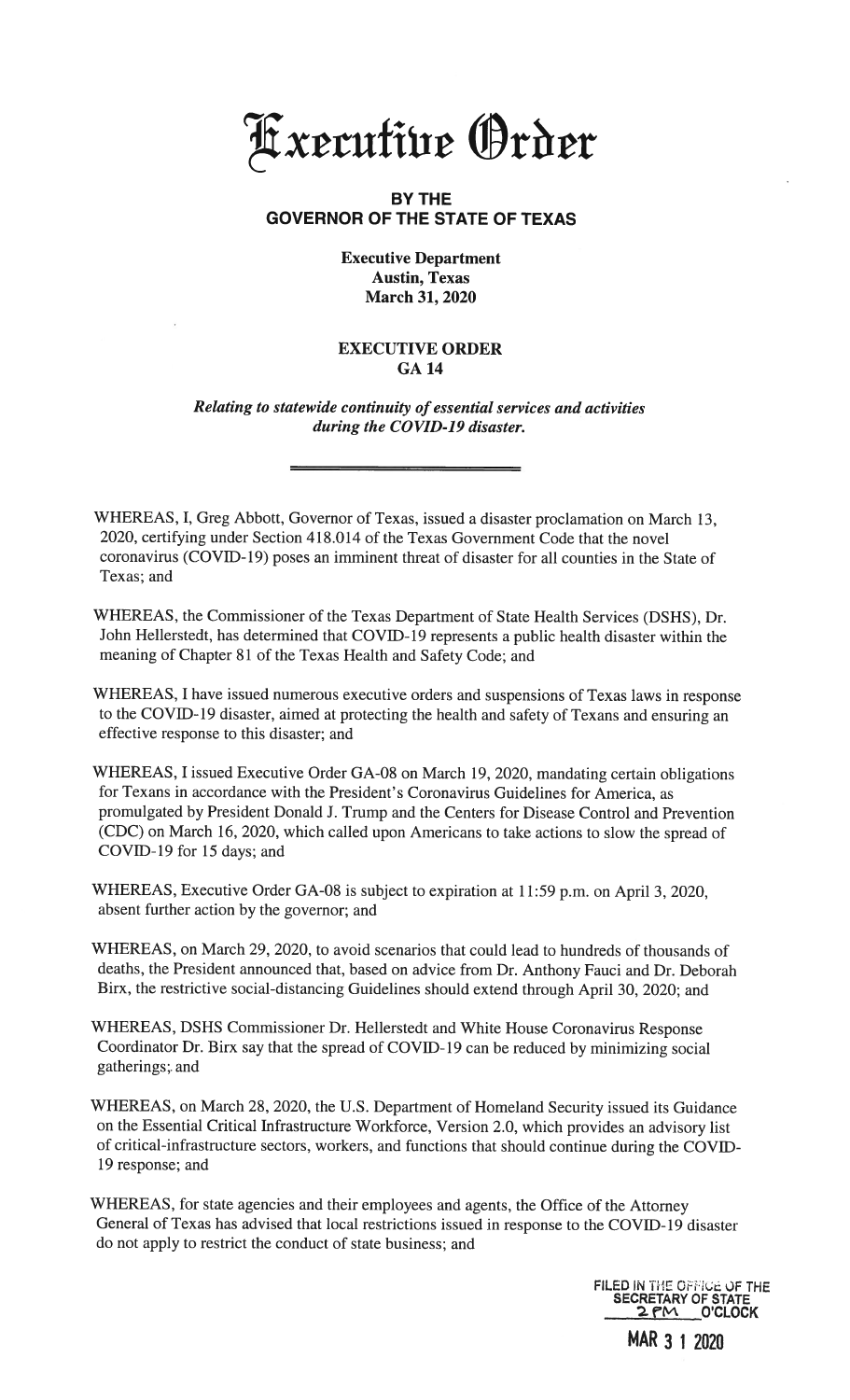WHEREAS, all government entities and businesses should be allowed to continue providing essential services during the COVID-19 disaster, and all critical infrastructure should be allowed to remain operational; and

WHEREAS, the "governor is responsible for meeting ... the dangers to the state and people presented by disasters" under Section 418.011 of the Texas Government Code, and the legislature has given the governor broad authority to fulfill that responsibility; and

WHEREAS, under Section 418.012, the "governor may issue executive orders ... hav[ing] the force and effect of law;" and

WHEREAS, under Section 418.016(a), the "governor may suspend the provisions of any regulatory statute prescribing the procedures for conduct of state business ... if strict compliance with the provisions ... would in any way prevent, hinder, or delay necessary action in coping with a disaster;" and

WHEREAS, under Section 418.017(a), the "governor may use all available resources of state government and of political subdivisions that are reasonably necessary to cope with a disaster;" and

WHEREAS, under Section 418.018(c), the "governor may control ingress and egress to and from a disaster area and the movement of persons and the occupancy of premises in the area;" and

WHEREAS, under Section 418.173, failure to comply with any executive order issued during the COVD-19 disaster is an offense punishable by a fine not to exceed \$1,000, confinement in jail for a term not to exceed 180 days, or both fine and confinement.

NOW, THEREFORE, I, Greg Abbott, Governor of Texas, by virtue of the power and authority vested in me by the Constitution and laws of the State of Texas, do hereby order the following on a statewide basis effective 12:01 a.m. on April 2, 2020, and continuing through April 30, 2020, subject to extension based on the status of COVID-19 in Texas and the recommendations of the CDC and the White House Coronavirus Task Force:

In accordance with guidance from DSHS Commissioner Dr. Hellerstedt, and to achieve the goals established by the President to reduce the spread of COVD-19, every person in Texas shall, except where necessary to provide or obtain essential services, minimize social gatherings and minimize in-person contact with people who are not in the same household.

"Essential services" shall consist of everything listed by the U.S. Department of Homeland Security in its Guidance on the Essential Critical Infrastructure Workforce, Version 2.0, plus religious services conducted in churches, congregations, and houses of worship. Other essential services may be added to this list with the approval of the Texas Division of Emergency Management (TDEM). TDEM shall maintain an online list of essential services, as specified in this executive order and in any approved additions. Requests for additions should be directed to TDEM at EssentialServices@tdem.texas.gov or by visiting www.tdem.texas.gov/essentialservices.

In providing or obtaining essential services, people and businesses should follow the Guidelines from the President and the CDC by practicing good hygiene, environmental cleanliness, and sanitation, implementing social distancing, and working from home if possible. In particular, all services should be provided through remote telework from

> **FILED IN THE OFFICE OF THE** SECRETARY OF STATE<br>2PM O'CLOCK

> > MAR 3 1 2020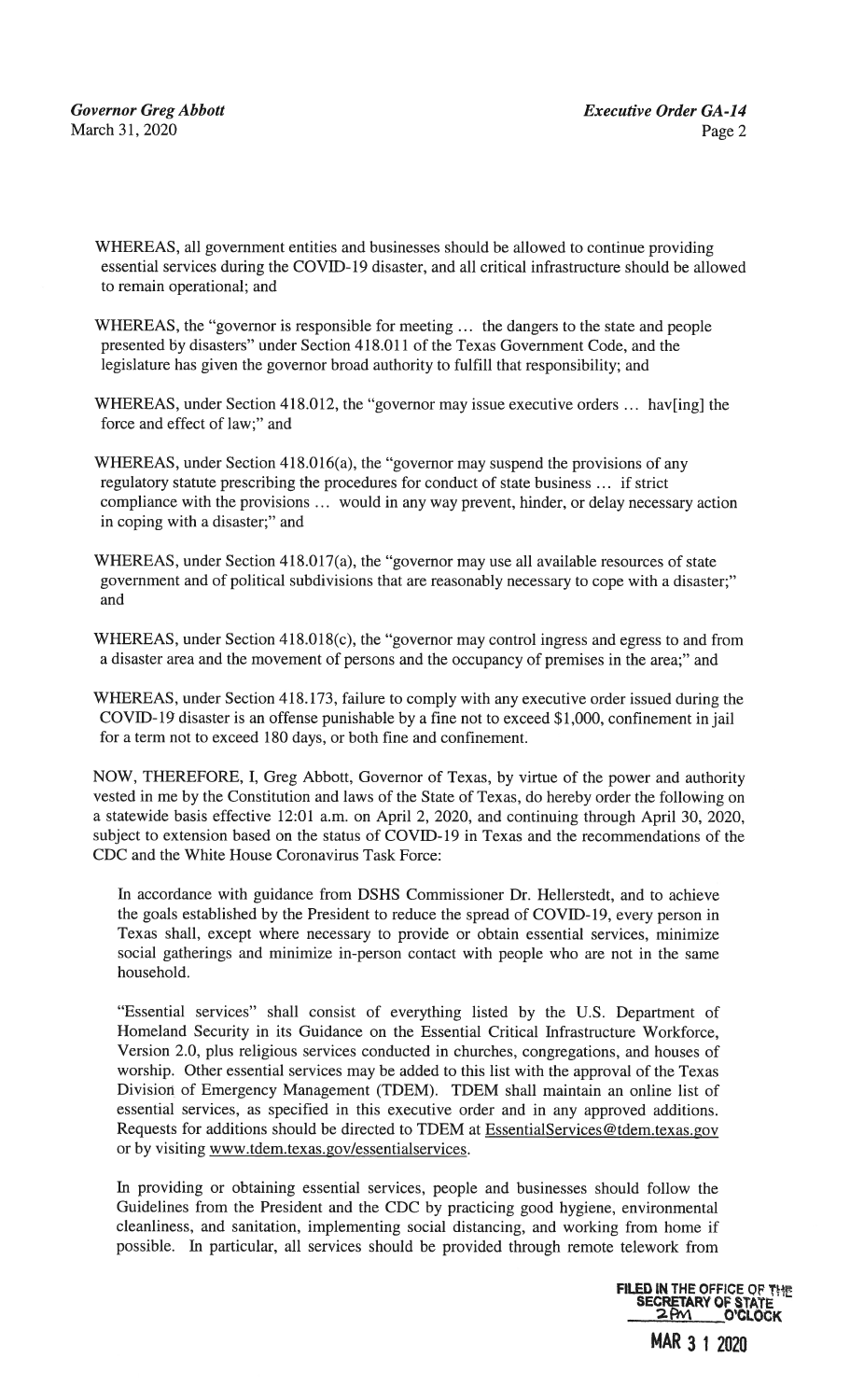home unless they are essential services that cannot be provided through remote telework. If religious services cannot be conducted from home or through remote services, they should be conducted consistent with the Guidelines from the President and the CDC by practicing good hygiene, environmental cleanliness, and sanitation, and by implementing social distancing to prevent the spread of COVID-19.

In accordance with the Guidelines from the President and the CDC, people shall avoid eating or drinking at bars, restaurants, and food courts, or visiting gyms, massage establishments, tattoo studios, piercing studios, or cosmetology salons; provided, however, that the use of drive-thru, pickup, or delivery options for food and drinks is allowed and highly encouraged throughout the limited duration of this executive order.

This executive order does not prohibit people from accessing essential services or engaging in essential daily activities, such as going to the grocery store or gas station, providing or obtaining other essential services, visiting parks, hunting or fishing, or engaging in physical activity like jogging or bicycling, so long as the necessary precautions are maintained to reduce the transmission of COVID- 19 and to minimize inperson contact with people who are not in the same household.

In accordance with the Guidelines from the President and the CDC, people shall not visit nursing homes, state supported living centers, assisted living facilities, or long-term care facilities unless to provide critical assistance as determined through guidance from the Texas Health and Human Services Commission.

In accordance with the Guidelines from the President and the CDC, schools shall remain temporarily closed to in-person classroom attendance and shall not recommence before May 4, 2020.

This executive order shall supersede any conflicting order issued by local officials in response to the COVD-19 disaster, but only to the extent that such a local order restricts essential services allowed by this executive order or allows gatherings prohibited by this executive order. <sup>I</sup> hereby suspend Sections 418.1015(b) and 418.108 of the Texas Government Code, Chapter 81, Subchapter E of the Texas Health and Safety Code, and any other relevant statutes, to the extent necessary to ensure that local officials do not impose restrictions inconsistent with this executive order, provided that local officials may enforce this executive order as well as local restrictions that are consistent with this executive order.

This executive order supersedes Executive Order GA-08, but not Executive Orders GA-09, GA-10, GA-li, GA-12, or GA-13, and shall remain in effect and in full force until April 30, 2020, unless it is modified, amended, rescinded, or superseded by the governor.



Given under my hand this the 31st day of March, 2020.

& ahhart

GREG ABBOTT Governor



MAR 3 1 2020